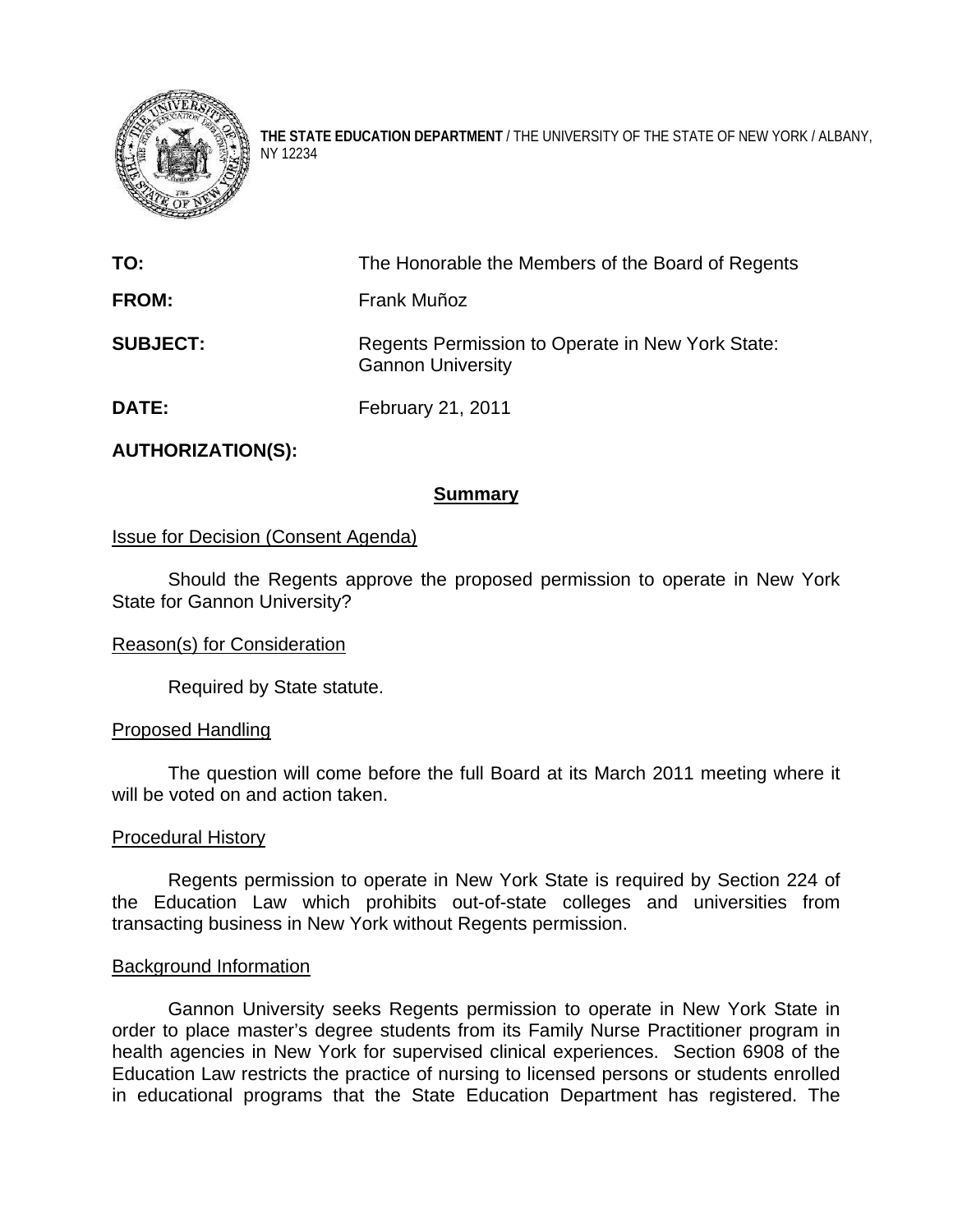University's Master of Science in Nursing programs are accredited by the Commission on Collegiate Nursing Education (CCNE). Graduates of the Family Nurse Practitioner program are eligible for certification as Family Nurse Practitioners through the American Nurses Credentialing Center. The program meets the standards for registration as set forth in the Regulations of the Commissioner of Education.

# Recommendation

It is recommended that the Regents approve the proposed permission to operate, effective March 8, 2011, which authorizes Gannon University's Villa Maria School of Nursing to use three clinical agencies in New York for clinical education of students enrolled in its Family Nurse Practitioner program leading to the Master of Science in Nursing degree.

# Timetable for Implementation

This approval will be effective until March 31, 2016.